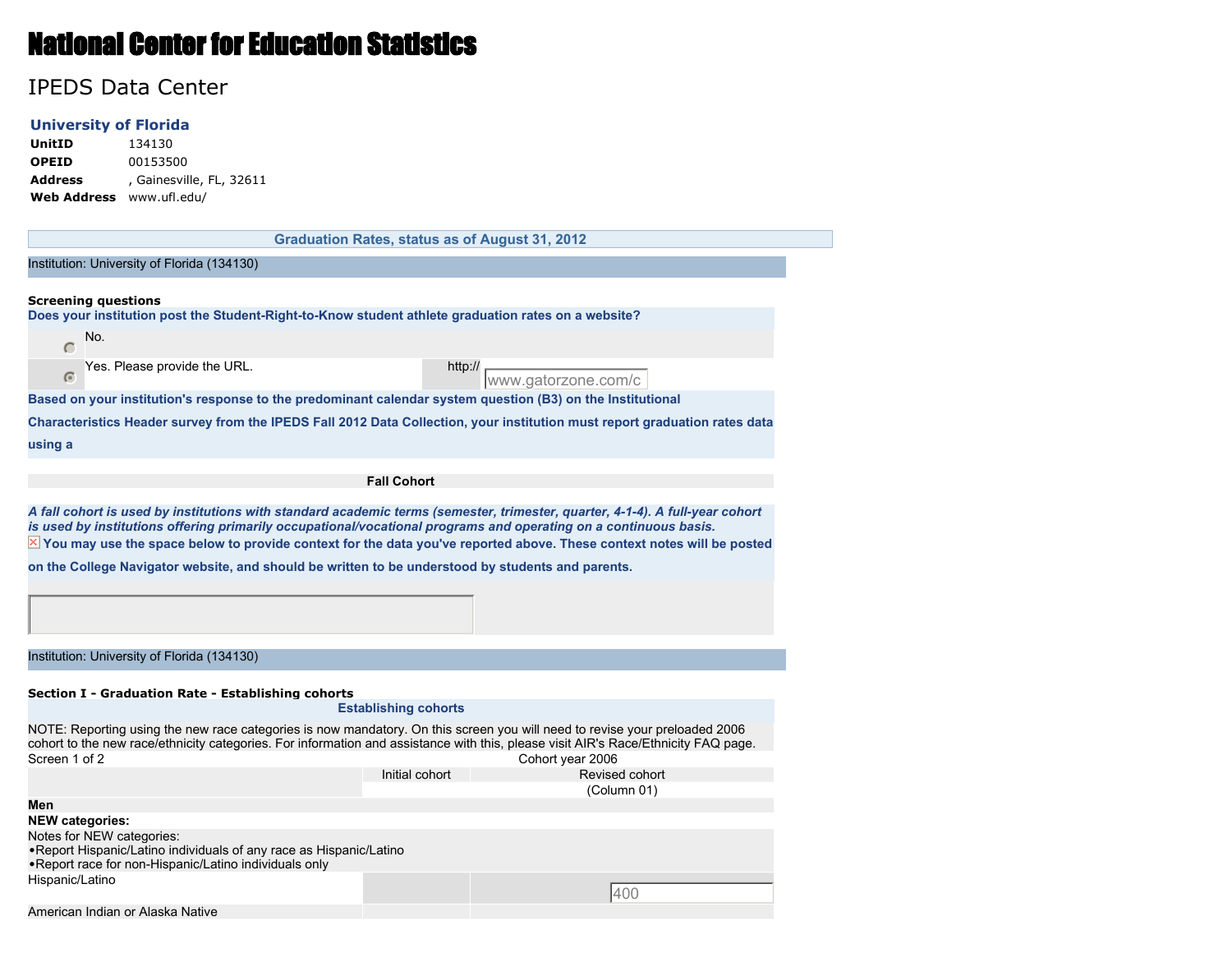|                                                                                                                                                            |         | 10    |
|------------------------------------------------------------------------------------------------------------------------------------------------------------|---------|-------|
| Asian                                                                                                                                                      |         | 267   |
| <b>Black or African American</b>                                                                                                                           |         | 297   |
| Native Hawaiian or Other Pacific Islander                                                                                                                  |         | 11    |
| White                                                                                                                                                      |         | 1,761 |
| Two or more races                                                                                                                                          |         | 18    |
| <b>OLD categories:</b>                                                                                                                                     |         |       |
| Black, non-Hispanic                                                                                                                                        | 301     |       |
| American Indian/Alaska Native                                                                                                                              | 12      |       |
| Asian/Pacific Islander                                                                                                                                     | 257     |       |
| Hispanic                                                                                                                                                   | 387     |       |
| White, non-Hispanic                                                                                                                                        | 1,763   |       |
| <b>Categories used in BOTH New and Old:</b>                                                                                                                |         |       |
| Nonresident alien                                                                                                                                          | 18      | 14    |
| Race and ethnicity unknown                                                                                                                                 | 136     | 139   |
| Total men                                                                                                                                                  | 2,874   | 2,897 |
| Women                                                                                                                                                      |         |       |
| <b>NEW categories:</b>                                                                                                                                     |         |       |
| Notes for NEW categories:<br>. Report Hispanic/Latino individuals of any race as Hispanic/Latino<br>. Report race for non-Hispanic/Latino individuals only |         |       |
| Hispanic/Latino                                                                                                                                            |         | 556   |
| American Indian or Alaska Native                                                                                                                           |         | 8     |
| Asian                                                                                                                                                      |         | 300   |
| <b>Black or African American</b>                                                                                                                           |         | 544   |
| Native Hawaiian or Other Pacific Islander                                                                                                                  |         |       |
| White                                                                                                                                                      |         | 2,206 |
| Two or more races                                                                                                                                          |         | 13    |
| <b>OLD categories:</b>                                                                                                                                     |         |       |
| Black, non-Hispanic                                                                                                                                        | 554     |       |
| American Indian/Alaska Native                                                                                                                              | $\bf 8$ |       |
| Asian/Pacific Islander                                                                                                                                     | 293     |       |
| Hispanic                                                                                                                                                   | 543     |       |
| White, non-Hispanic                                                                                                                                        | 2,212   |       |
| Categories used in BOTH New and Old:                                                                                                                       |         |       |
| Nonresident alien                                                                                                                                          | 16      | 14    |
| Race and ethnicity unknown                                                                                                                                 | 141     | 147   |
| <b>Total women</b>                                                                                                                                         | 3,767   | 3,789 |
| Total men + women                                                                                                                                          | 6,641   | 6,686 |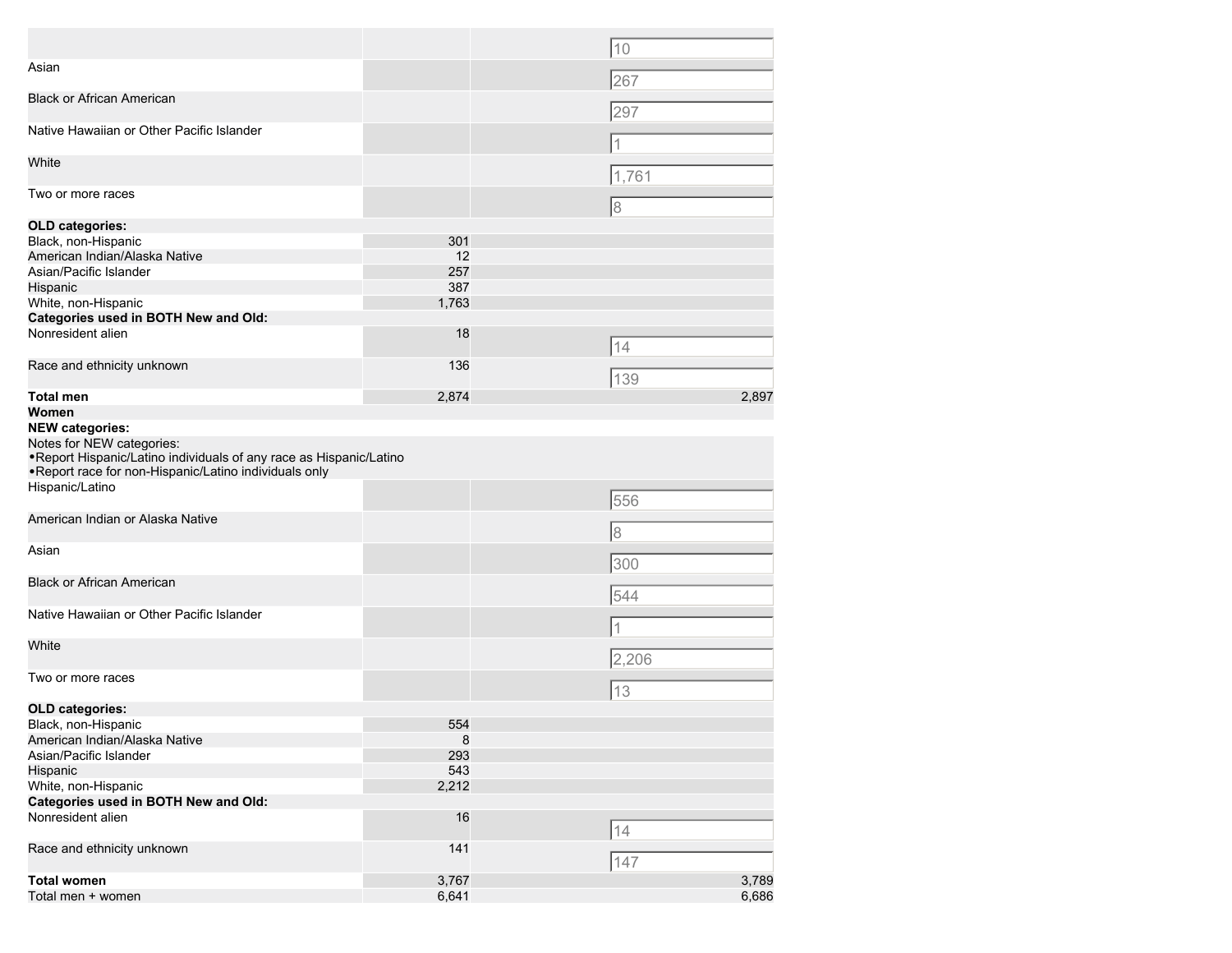**Section I - Graduation Rate - Establishing cohorts** •Incoming students who are seeking a bachelor's degree should be reported in Column 02. Column 03 will then be generated for you. It is meant to include any full-time, first-time entering students who are seeking an associate's degree or undergraduate certificate.

•If you have no changes to the preloaded data on this screen, you must click the "Save and Next" button to generate screens to report completers and transfers.

|                                              |                  | <b>Establishing cohorts</b>                                       |                                                                                                                  |  |  |  |
|----------------------------------------------|------------------|-------------------------------------------------------------------|------------------------------------------------------------------------------------------------------------------|--|--|--|
|                                              |                  | Report Hispanic/Latino individuals of any race as Hispanic/Latino |                                                                                                                  |  |  |  |
|                                              |                  | Report race for non-Hispanic/Latino individuals only              |                                                                                                                  |  |  |  |
| Screen 2 of 2                                | Cohort year 2006 |                                                                   |                                                                                                                  |  |  |  |
|                                              | Cohort           | Bachelor's or equivalent<br>degree-seeking subcohort              | Other degree-seeking<br>subcohort<br>(Revised cohort minus Bachelor's or equivalent<br>degree-seeking subcohort) |  |  |  |
|                                              | (Column 01)      | (Column 02)                                                       | (Column 03)                                                                                                      |  |  |  |
| Men                                          |                  |                                                                   |                                                                                                                  |  |  |  |
| Nonresident alien                            | 14               | 14                                                                | $\mathbf 0$                                                                                                      |  |  |  |
| Hispanic/Latino                              | 400              | 400                                                               | $\mathbf 0$                                                                                                      |  |  |  |
| American Indian or Alaska<br><b>Native</b>   | 10               | 10                                                                | $\mathbf 0$                                                                                                      |  |  |  |
| Asian                                        | 267              | 267                                                               | $\mathbf 0$                                                                                                      |  |  |  |
| <b>Black or African American</b>             | 297              | 297                                                               | $\mathbf 0$                                                                                                      |  |  |  |
| Native Hawaiian or Other<br>Pacific Islander | 1                |                                                                   | $\mathbf 0$                                                                                                      |  |  |  |
| White                                        | 1,761            | 1,761                                                             | $\pmb{0}$                                                                                                        |  |  |  |
| Two or more races                            | 8                | 18                                                                | $\mathbf 0$                                                                                                      |  |  |  |
| Race and ethnicity unknown                   | 139              | 139                                                               | $\mathbf 0$                                                                                                      |  |  |  |
| <b>Total men</b>                             | 2,897            | 2,897                                                             | $\mathbf 0$                                                                                                      |  |  |  |
| Women                                        |                  |                                                                   |                                                                                                                  |  |  |  |
| Nonresident alien                            | 14               | 14                                                                | $\mathbf 0$                                                                                                      |  |  |  |
| Hispanic/Latino                              | 556              | 556                                                               | $\mathbf 0$                                                                                                      |  |  |  |
| American Indian or Alaska<br><b>Native</b>   | 8                | 18                                                                | $\mathbf 0$                                                                                                      |  |  |  |
| Asian                                        | 300              | 300                                                               | $\mathbf 0$                                                                                                      |  |  |  |
| <b>Black or African American</b>             | 544              | 544                                                               | $\mathbf 0$                                                                                                      |  |  |  |
| Native Hawaiian or Other<br>Pacific Islander | 1                | 1                                                                 | $\mathbf 0$                                                                                                      |  |  |  |
| White                                        | 2,206            | 2,206                                                             | $\mathbf 0$                                                                                                      |  |  |  |
| Two or more races                            | 13               | 13                                                                | 0                                                                                                                |  |  |  |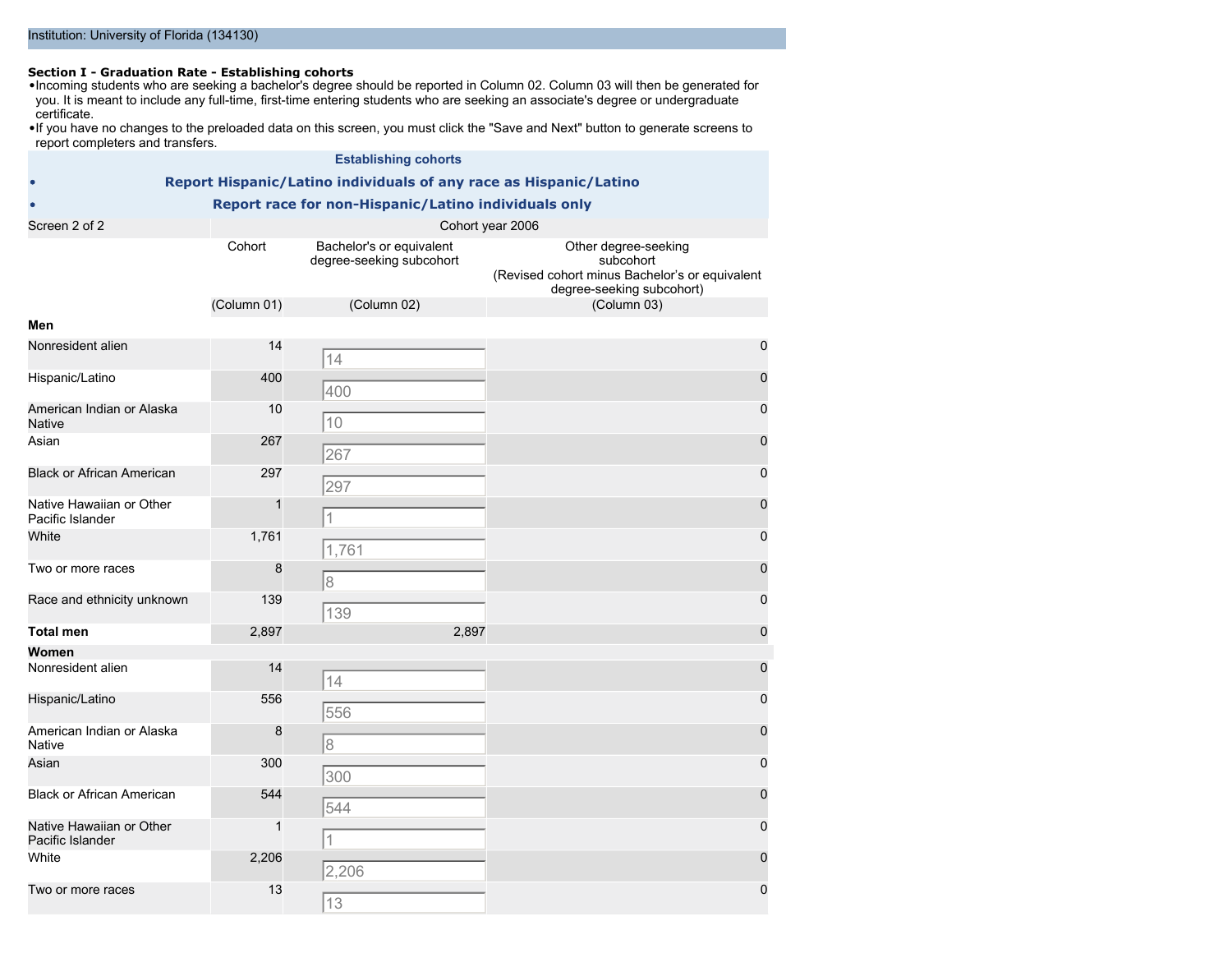| Race and ethnicity unknown | 147   | 4     |   |
|----------------------------|-------|-------|---|
| Total women                | 3.789 | 3,789 |   |
| Total men + women          | 6,686 | 6,686 | w |

#### **Section II - Graduation Rate - Completers within 150%**

•In the columns below, report the status of the bachelor's degree-seeking subcohort of students reported in Column 10.

•Those undergraduate students who attained OTHER THAN A BACHELOR'S DEGREE within 150% of normal time as of August

31, 2012 should be reported in either Column 11 or 12, depending on the length of the program.

•Those who attained a bachelor's degree or equivalent within 150% or normal time should be reported in Column 18.

**Subcohort of full-time, first-time students seeking a bachelor's or equivalent degree**

•**Report Hispanic/Latino individuals of any race as Hispanic/Latino**

#### •**Report race for non-Hispanic/Latino individuals only**

| Screen 1 of 3                                                    |                             |                                                                   | Cohort year 2006                                                                                             |                    |                     |
|------------------------------------------------------------------|-----------------------------|-------------------------------------------------------------------|--------------------------------------------------------------------------------------------------------------|--------------------|---------------------|
|                                                                  | Bachelor's or<br>equivalent |                                                                   | Subcohort students who completed their program within 150% of normal time to<br>completion                   |                    | Total<br>completers |
|                                                                  | degree-seeking<br>subcohort | Completers of programs of<br>less than 2 years (or<br>equivalent) | Completers of programs of at Completers of bachelor's or<br>least 2 and less than 4 years<br>(or equivalent) | equivalent degrees | within<br>150%      |
|                                                                  | (Column 10)                 | (Column 11)                                                       | (Column 12)                                                                                                  | (Column 18)        | (Column<br>29)      |
| Men                                                              |                             |                                                                   |                                                                                                              |                    |                     |
| Nonresident<br>alien                                             | 14                          |                                                                   |                                                                                                              | 9                  | 9                   |
| Hispanic/Latino                                                  | 400                         |                                                                   |                                                                                                              | 322                | 322                 |
| American<br>Indian or<br>Alaska Native                           | 10                          |                                                                   |                                                                                                              | 8                  | 8                   |
| Asian                                                            | 267                         |                                                                   |                                                                                                              | 215                | 215                 |
| Black or<br>African<br>American                                  | 297                         |                                                                   |                                                                                                              | 197                | 197                 |
| <b>Native</b><br>Hawaiian or<br><b>Other Pacific</b><br>Islander | 1                           |                                                                   |                                                                                                              | 10                 | 0                   |
| White                                                            | 1,761                       |                                                                   |                                                                                                              | 1,485              | 1,485               |
| Two or more<br>races                                             | 8                           |                                                                   |                                                                                                              | $\overline{7}$     | $\overline{7}$      |
| Race and<br>ethnicity<br>unknown                                 | 139                         |                                                                   |                                                                                                              | 111                | 111                 |
| <b>Total men</b>                                                 | 2,897                       |                                                                   |                                                                                                              | 2,354              | 2,354               |
| Women                                                            |                             |                                                                   |                                                                                                              |                    |                     |
| Nonresident<br>alien                                             | 14                          |                                                                   |                                                                                                              | 11                 | 11                  |
| Hispanic/Latino                                                  | 556                         |                                                                   |                                                                                                              | 486                | 486                 |
|                                                                  | 8                           |                                                                   |                                                                                                              | 17                 | $\overline{7}$      |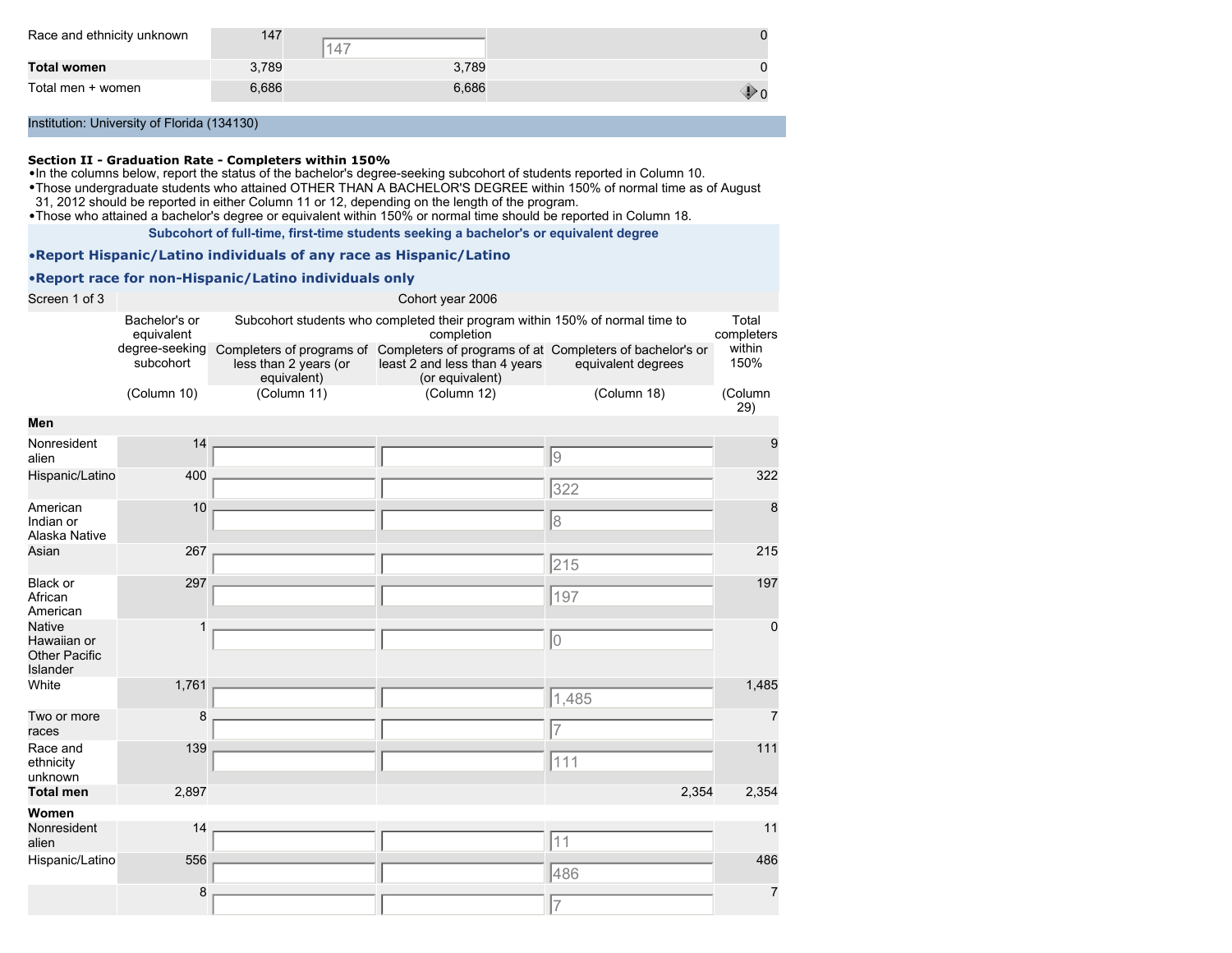| American<br>Indian or<br>Alaska Native             |       |  |       |       |
|----------------------------------------------------|-------|--|-------|-------|
| Asian                                              | 300   |  | 269   | 269   |
| <b>Black or</b><br>African<br>American             | 544   |  | 429   | 429   |
| Native<br>Hawaiian or<br>Other Pacific<br>Islander |       |  |       |       |
| White                                              | 2,206 |  | 1,980 | 1,980 |
| Two or more<br>races                               | 13    |  | 11    | 11    |
| Race and<br>ethnicity<br>unknown                   | 147   |  | 133   | 133   |
| <b>Total women</b>                                 | 3,789 |  | 3,327 | 3,327 |
| Total men +<br>women                               | 6,686 |  | 5,681 | 5,681 |

#### **Section II - Graduation Rate - Bachelor's completers by length of time to degree**

The students who attained a bachelor's degree or equivalent as reported on the previous page are listed in Column 18. In Column 19, report the number of bachelor's degree seekers who earned a bachelor's degree in 4 years. In Column 20, the number of bachelor's degree seekers who earned a bachelor's degree in 5 years. Column 21 will be calculated for you.

**Subcohort of full-time, first-time students seeking a bachelor's or equivalent degree**

#### •**Report Hispanic/Latino individuals of any race as Hispanic/Latino**

#### •**Report race for non-Hispanic/Latino individuals only**

| Screen 2 of 3                                          |                                         |                                                      | Cohort year 2006                                                  |                                   |                                                |  |
|--------------------------------------------------------|-----------------------------------------|------------------------------------------------------|-------------------------------------------------------------------|-----------------------------------|------------------------------------------------|--|
|                                                        | Bachelor's or                           | Completed                                            | Subcohort students who attained a bachelor's degree or equivalent |                                   |                                                |  |
|                                                        | equivalent degree-<br>seeking subcohort | bachelor's<br>degree<br>or equivalent<br>within 150% | Completed the program in<br>4 yrs or less                         | Completed the program in<br>5 yrs | Completed<br>the program<br><i>in</i><br>6 yrs |  |
|                                                        | (Column 10)                             | (Column 18)                                          | (Column 19)                                                       | (Column 20)                       | (Column 21)                                    |  |
| Men                                                    |                                         |                                                      |                                                                   |                                   |                                                |  |
| Nonresident alien                                      | 14                                      | 9                                                    | $\mathcal{D}$                                                     | $\overline{7}$                    | 0                                              |  |
| Hispanic/Latino                                        | 400                                     | 322                                                  | 202                                                               | 105                               | 15                                             |  |
| American Indian or<br>Alaska Native                    | 10                                      | 8                                                    | 5                                                                 | $\overline{2}$                    |                                                |  |
| Asian                                                  | 267                                     | 215                                                  | 152                                                               | 52                                | 11                                             |  |
| <b>Black or African</b><br>American                    | 297                                     | 197                                                  | 116                                                               | 68                                | 13                                             |  |
| Native Hawaiian or<br><b>Other Pacific</b><br>Islander |                                         | 0                                                    | Iо                                                                | 10                                | $\mathbf 0$                                    |  |
| White                                                  | 1,761                                   | 1,485                                                | 1,016                                                             | 401                               | 68                                             |  |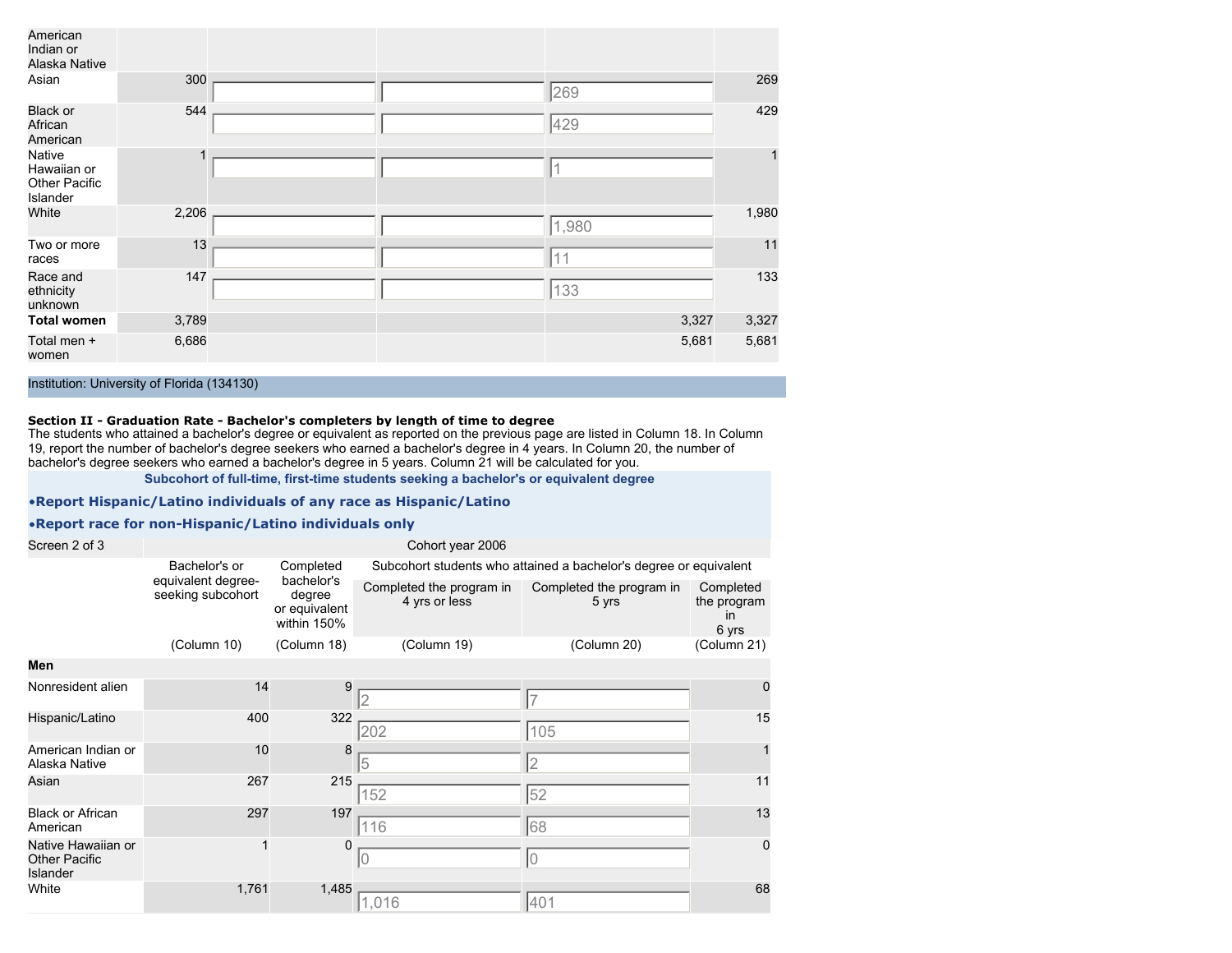| Two or more races                                      | 8     | 7     |       | 1     | $\overline{c}$ |
|--------------------------------------------------------|-------|-------|-------|-------|----------------|
| Race and ethnicity<br>unknown                          | 139   | 111   | 75    | 31    | 5              |
| <b>Total men</b>                                       | 2,897 | 2,354 | 1,572 | 667   | 115            |
| Women                                                  |       |       |       |       |                |
| Nonresident alien                                      | 14    | 11    | 10    | 10    |                |
| Hispanic/Latino                                        | 556   | 486   | 387   | 85    | 14             |
| American Indian or<br>Alaska Native                    | 8     | 7     | 6     | 10    |                |
| Asian                                                  | 300   | 269   | 218   | 38    | 13             |
| <b>Black or African</b><br>American                    | 544   | 429   | 331   | 85    | 13             |
| Native Hawaiian or<br><b>Other Pacific</b><br>Islander |       |       |       | 10    | $\mathbf 0$    |
| White                                                  | 2,206 | 1,980 | 1,660 | 278   | 42             |
| Two or more races                                      | 13    | 11    |       | 4     | $\Omega$       |
| Race and ethnicity<br>unknown                          | 147   | 133   | 102   | 27    | 4              |
| <b>Total women</b>                                     | 3,789 | 3,327 | 2,722 | 517   | 88             |
| Total men + women                                      | 6,686 | 5,681 | 4,294 | 1,184 | 203            |

#### **Section II - Graduation Rate - Transfers/exclusions**

•In the columns below, report the status of the BACHELOR'S DEGREE-SEEKING STUDENTS reported in the subcohort in Column 10, who did not complete a program as of 150% of normal time to completion.

•Report transfers-out who did not complete a program in Column 30. If the mission of your institution includes providing substantial preparation for students to enroll in another eligible institution WITHOUT having completed their programs, you must report transfer-out data in Column 30. A school is required to report only on those students that the school knows have transferred to another school. A school must document that the student actually transferred. If it is not part of your mission, you may report transfer-out data if you wish.

•Report exclusions from the cohort in Column 45. The ONLY allowable categories for this column are:

students who died or became permanently disabled

students who left school to serve in the armed forces (or have been called up to active duty)

students who left school to serve with a foreign aid service of the Federal Government

students who left school to serve on an official church mission

•Column 52 [No longer enrolled] will be calculated for you. This includes students who have dropped out or who completed in greater than 150% of normal time.

•If you do not have any values to enter in either Columns 30, 45, or 51, you must enter at least one zero in a field on this screen

**Subcohort of full-time, first-time students seeking a bachelor's or equivalent degree**

#### •**Report Hispanic/Latino individuals of any race as Hispanic/Latino**

#### •**Report race for non-Hispanic/Latino individuals only**

| Screen 3 of 3 | Cohort year 2006                                           |                                       |                             |                  |                |                          |  |  |
|---------------|------------------------------------------------------------|---------------------------------------|-----------------------------|------------------|----------------|--------------------------|--|--|
|               | Bachelor's or<br>equivalent<br>degree-seeking<br>subcohort | Total<br>completers<br>within<br>150% | Total transfer-out students | Total exclusions | Still enrolled | No<br>longer<br>enrolled |  |  |
|               | (Column 10)                                                | (Column<br>29)                        | (Column 30)                 | (Column 45)      | (Column 51)    | (Column<br>$52^{\circ}$  |  |  |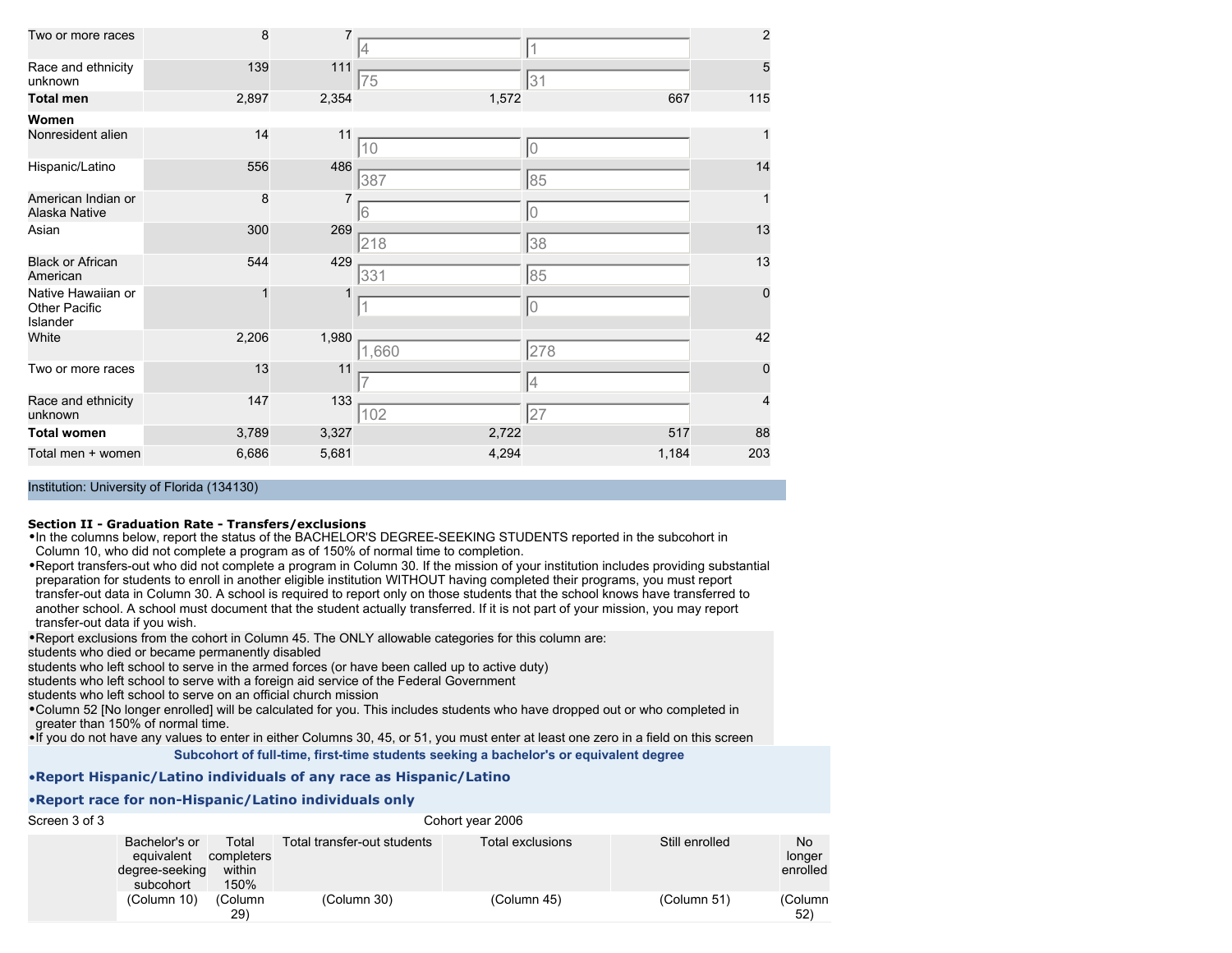| Men                                                       |              |                |            |            |                  |
|-----------------------------------------------------------|--------------|----------------|------------|------------|------------------|
| Nonresident<br>alien                                      | 14           | 9              | 10         | 10         | 5                |
| Hispanic/Latino                                           | 400          | 322            | 27         | $\vert$ 1  | 50               |
| American<br>Indian or<br>Alaska Native                    | 10           | 8              | lo         | 10         | $\overline{c}$   |
| Asian                                                     | 267          | 215            | 11         | $\sqrt{2}$ | 39               |
| <b>Black or</b><br>African<br>American                    | 297          | 197            | 11         | 10         | 89               |
| Native<br>Hawaiian or<br><b>Other Pacific</b><br>Islander | $\mathbf{1}$ | $\pmb{0}$      | 10         | 10         | $\mathbf{1}$     |
| White                                                     | 1,761        | 1,485          | 64         | 3          | 209              |
| Two or more<br>races                                      | $\bf8$       | $\overline{7}$ | 10         | 10         | $\mathbf{1}$     |
| Race and<br>ethnicity<br>unknown                          | 139          | 111            | 10         | 10         | 28               |
| <b>Total men</b>                                          | 2,897        | 2,354          | 113        | $\,$ 6     | 424              |
| Women                                                     |              |                |            |            |                  |
| Nonresident<br>alien                                      | 14           | 11             | lo         | 10         | 3                |
| Hispanic/Latino                                           | 556          | 486            | 24         | 1          | 45               |
| American<br>Indian or<br>Alaska Native                    | 8            |                |            |            | $\mathbf{1}$     |
|                                                           |              | 7              | lo         | 10         |                  |
| Asian                                                     | 300          | 269            | 19         |            | 22               |
| <b>Black or</b><br>African<br>American                    | 544          | 429            | 22         | 10<br>2    | 91               |
| Native<br>Hawaiian or<br>Other Pacific<br>Islander        | 1            | $\mathbf{1}$   | lo         | lo         | $\mathbf 0$      |
| White                                                     | 2,206        | 1,980          | 66         | 3          | 157              |
| Two or more<br>races                                      | 13           | 11             | 10         | 10         | $\overline{c}$   |
| Race and<br>ethnicity<br>unknown                          | 147          | 133            | 5          | 10         | $\boldsymbol{9}$ |
| <b>Total women</b>                                        | 3,789        | 3,327          | 126<br>239 | $\,$ 6     | 330<br>754       |

**Calculation of graduation and transfer-out rates**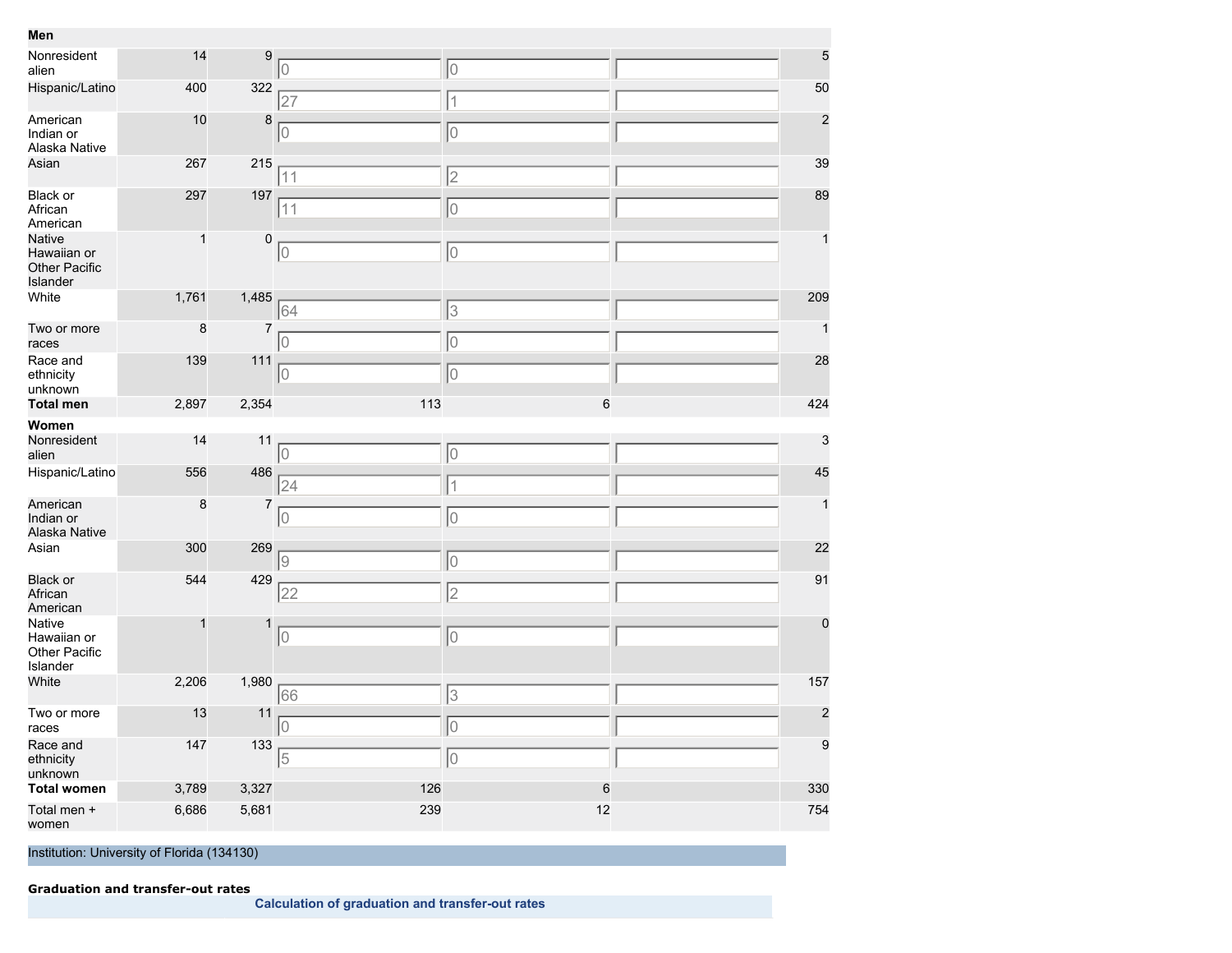| Screen 1 of 2                                         | Cohort year 2006  |                     |                                 |                                   |                    |                         |
|-------------------------------------------------------|-------------------|---------------------|---------------------------------|-----------------------------------|--------------------|-------------------------|
|                                                       | Revised<br>cohort | Total<br>exclusions | Total completers within<br>150% | Total<br>transfer-out<br>students | Graduation<br>rate | Transfer-out<br>rate    |
| Overall Rates, will be displayed on College Navigator |                   |                     |                                 |                                   | 85                 | 4                       |
| Men                                                   |                   |                     |                                 |                                   |                    |                         |
| Nonresident alien                                     | 14                | 0                   | 9                               | $\mathbf 0$                       | 64                 | 0                       |
| Hispanic/Latino                                       | 400               | $\mathbf{1}$        | 322                             | 27                                | 81                 | 7                       |
| American Indian or Alaska Native                      | 10                | 0                   | 8                               | $\mathbf 0$                       | 80                 | 0                       |
| Asian                                                 | 267               | $\overline{c}$      | 215                             | 11                                | 81                 | 4                       |
| <b>Black or African American</b>                      | 297               | 0                   | 197                             | 11                                | 66                 | 4                       |
| Native Hawaiian or Other Pacific<br><b>Islander</b>   | $\mathbf{1}$      | 0                   | $\Omega$                        | $\mathbf{0}$                      | $\mathbf 0$        | 0                       |
| White                                                 | 1,761             | 3                   | 1,485                           | 64                                | 84                 | 4                       |
| Two or more races                                     | 8                 | $\mathbf 0$         | $\overline{7}$                  | $\mathbf 0$                       | 88                 | $\mathbf 0$             |
| Race and ethnicity unknown                            | 139               | 0                   | 111                             | $\mathbf{0}$                      | 80                 | 0                       |
| <b>Total men</b>                                      | 2,897             | 6                   | 2,354                           | 113                               | 81                 | $\overline{\mathbf{4}}$ |
| Women                                                 |                   |                     |                                 |                                   |                    |                         |
| Nonresident alien                                     | 14                | $\mathbf 0$         | 11                              | $\mathbf 0$                       | 79                 | $\pmb{0}$               |
| Hispanic/Latino                                       | 556               | 1                   | 486                             | 24                                | 88                 | 4                       |
| American Indian or Alaska Native                      | 8                 | $\pmb{0}$           | $\overline{7}$                  | $\mathbf 0$                       | 88                 | $\pmb{0}$               |
| Asian                                                 | 300               | 0                   | 269                             | 9                                 | 90                 | 3                       |
| <b>Black or African American</b>                      | 544               | $\overline{c}$      | 429                             | 22                                | 79                 | 4                       |
| Native Hawaiian or Other Pacific<br>Islander          | 1                 | 0                   | 1                               | $\mathbf 0$                       | 100                | 0                       |
| White                                                 | 2,206             | 3                   | 1,980                           | 66                                | 90                 | 3                       |
| Two or more races                                     | 13                | 0                   | 11                              | $\mathbf 0$                       | 85                 | 0                       |
| Race and ethnicity unknown                            | 147               | 0                   | 133                             | 5                                 | 90                 | 3                       |
| <b>Total women</b>                                    | 3,789             | 6                   | 3,327                           | 126                               | 88                 | 3                       |
| Total (men and women)                                 |                   |                     |                                 |                                   |                    |                         |
| Nonresident alien                                     | 28                | 0                   | 20                              | $\mathbf 0$                       | 71                 | 0                       |
| Hispanic/Latino                                       | 956               | $\overline{c}$      | 808                             | 51                                | 85                 | 5                       |
| American Indian or Alaska Native                      | 18                | 0                   | 15                              | $\Omega$                          | 83                 | 0                       |
| Asian                                                 | 567               | $\overline{2}$      | 484                             | 20                                | 86                 | $\overline{\mathbf{4}}$ |
| <b>Black or African American</b>                      | 841               | $\overline{2}$      | 626                             | 33                                | 75                 | 4                       |
| Native Hawaiian or Other Pacific<br>Islander          | $\overline{2}$    | $\overline{0}$      | 1                               | $\Omega$                          | 50                 | $\overline{0}$          |
| White                                                 | 3,967             | 6                   | 3,465                           | 130                               | 87                 | 3                       |
| Two or more races                                     | 21                | $\mathbf 0$         | 18                              | $\mathbf 0$                       | 86                 | 0                       |
| Race and ethnicity unknown                            | 286               | 0                   | 244                             | 5                                 | 85                 | $\overline{c}$          |
| <b>Total</b>                                          | 6,686             | 12                  | 5,681                           | 239                               | 85                 | $\overline{\mathbf{4}}$ |

**Graduation and transfer-out rates by length of time to degree**

**Calculation of graduation rates**

Screen 2 of 2 Cohort year 2006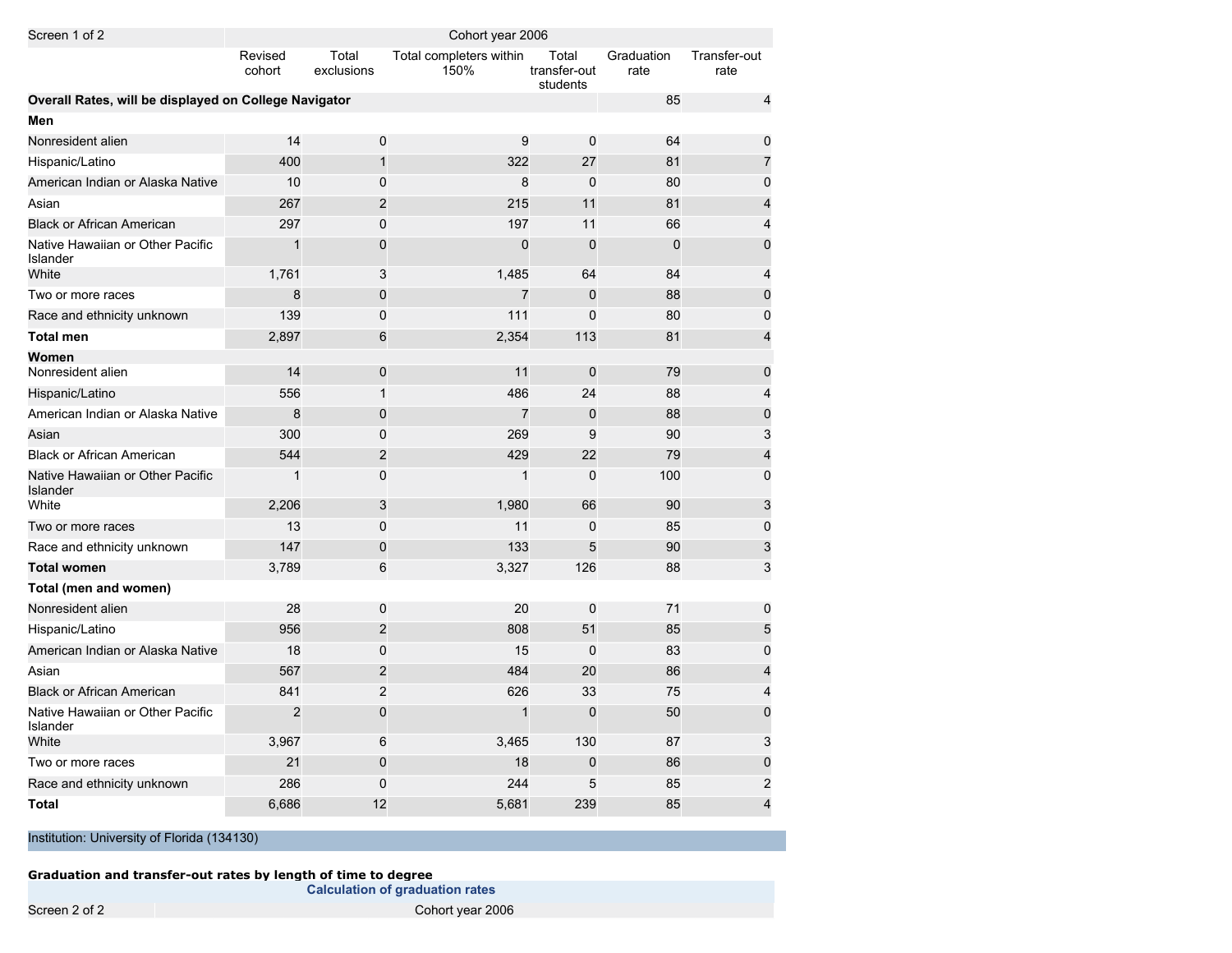|                                                                                          | Revised<br>cohort | Total<br>exclusions | Completed<br>bachelor's<br>degree in 4 or degree in 5 or degree in 6 or<br>less years | Completed<br>bachelor's<br>less years | Completed<br>bachelor's<br>less years | 4 year<br>graduation<br>rate | 5 year<br>graduation<br>rate | 6 year<br>graduation<br>rate |
|------------------------------------------------------------------------------------------|-------------------|---------------------|---------------------------------------------------------------------------------------|---------------------------------------|---------------------------------------|------------------------------|------------------------------|------------------------------|
| Graduation rates displayed below in bold italics will be displayed on College Navigator. |                   |                     |                                                                                       |                                       |                                       |                              |                              |                              |
| Men                                                                                      |                   |                     |                                                                                       |                                       |                                       |                              |                              |                              |
| Nonresident alien                                                                        | 14                | 0                   | $\overline{2}$                                                                        | 9                                     | 9                                     | 14                           | 64                           | 64                           |
| Hispanic/Latino                                                                          | 400               | $\mathbf{1}$        | 202                                                                                   | 307                                   | 322                                   | 51                           | 77                           | 81                           |
| American Indian or<br>Alaska Native                                                      | 10                | 0                   | 5                                                                                     | $\overline{7}$                        | 8                                     | 50                           | 70                           | 80                           |
| Asian                                                                                    | 267               | $\overline{2}$      | 152                                                                                   | 204                                   | 215                                   | 57                           | 77                           | 81                           |
| <b>Black or African</b><br>American                                                      | 297               | $\overline{0}$      | 116                                                                                   | 184                                   | 197                                   | 39                           | 62                           | 66                           |
| Native Hawaiian or<br>Other Pacific Islander                                             | $\mathbf{1}$      | 0                   | 0                                                                                     | 0                                     | 0                                     | $\mathbf 0$                  | $\mathbf 0$                  | $\mathbf 0$                  |
| White                                                                                    | 1,761             | 3                   | 1,016                                                                                 | 1,417                                 | 1,485                                 | 58                           | 81                           | 84                           |
| Two or more races                                                                        | 8                 | 0                   | $\overline{\mathbf{4}}$                                                               | 5                                     |                                       | 50                           | 63                           | 88                           |
| Race and ethnicity<br>unknown                                                            | 139               | 0                   | 75                                                                                    | 106                                   | 111                                   | 54                           | 76                           | 80                           |
| <b>Total men</b>                                                                         | 2,897             | 6                   | 1,572                                                                                 | 2,239                                 | 2,354                                 | 54                           | 77                           | 81                           |
| Women                                                                                    |                   |                     |                                                                                       |                                       |                                       |                              |                              |                              |
| Nonresident alien                                                                        | 14                | 0                   | 10                                                                                    | 10                                    | 11                                    | 71                           | 71                           | 79                           |
| Hispanic/Latino                                                                          | 556               | 1                   | 387                                                                                   | 472                                   | 486                                   | 70                           | 85                           | 88                           |
| American Indian or<br>Alaska Native                                                      | 8                 | 0                   | 6                                                                                     | 6                                     | 7                                     | 75                           | 75                           | 88                           |
| Asian                                                                                    | 300               | 0                   | 218                                                                                   | 256                                   | 269                                   | 73                           | 85                           | 90                           |
| <b>Black or African</b><br>American                                                      | 544               | $\overline{2}$      | 331                                                                                   | 416                                   | 429                                   | 61                           | 77                           | 79                           |
| Native Hawaiian or<br>Other Pacific Islander                                             | $\mathbf{1}$      | 0                   | $\mathbf{1}$                                                                          | $\mathbf{1}$                          | 1                                     | 100                          | 100                          | 100                          |
| White                                                                                    | 2,206             | 3                   | 1,660                                                                                 | 1,938                                 | 1,980                                 | 75                           | 88                           | 90                           |
| Two or more races                                                                        | 13                | 0                   | 7                                                                                     | 11                                    | 11                                    | 54                           | 85                           | 85                           |
| Race and ethnicity<br>unknown                                                            | 147               | 0                   | 102                                                                                   | 129                                   | 133                                   | 69                           | 88                           | 90                           |
| <b>Total women</b>                                                                       | 3,789             | 6                   | 2,722                                                                                 | 3,239                                 | 3,327                                 | 72                           | 86                           | 88                           |
| Total (men and women)                                                                    |                   |                     |                                                                                       |                                       |                                       |                              |                              |                              |
| Nonresident alien                                                                        | 28                | 0                   | 12                                                                                    | 19                                    | 20                                    | 43                           | 68                           | 71                           |
| Hispanic/Latino                                                                          | 956               | $\overline{c}$      | 589                                                                                   | 779                                   | 808                                   | 62                           | 82                           | 85                           |
| American Indian or<br>Alaska Native                                                      | 18                | $\overline{0}$      | 11                                                                                    | 13                                    | 15                                    | 61                           | 72                           | 83                           |
| Asian                                                                                    | 567               | $\overline{2}$      | 370                                                                                   | 460                                   | 484                                   | 65                           | 81                           | 86                           |
| <b>Black or African</b><br>American                                                      | 841               | $\overline{2}$      | 447                                                                                   | 600                                   | 626                                   | 53                           | 72                           | 75                           |
| Native Hawaiian or<br>Other Pacific Islander                                             | $\overline{2}$    | 0                   | $\mathbf{1}$                                                                          | $\mathbf{1}$                          | $\mathbf{1}$                          | 50                           | 50                           | 50                           |
| White                                                                                    | 3,967             | 6                   | 2,676                                                                                 | 3,355                                 | 3,465                                 | 68                           | 85                           | 87                           |
| Two or more races                                                                        | 21                | $\mathbf 0$         | 11                                                                                    | 16                                    | 18                                    | 52                           | 76                           | 86                           |
| Race and ethnicity<br>unknown                                                            | 286               | $\Omega$            | 177                                                                                   | 235                                   | 244                                   | 62                           | 82                           | 85                           |
| Total                                                                                    | 6.686             | 12                  | 4,294                                                                                 | 5.478                                 | 5.681                                 | 64                           | 82                           | 85                           |

| <b>Graduation rates</b>                                |       |       |       |       |              |
|--------------------------------------------------------|-------|-------|-------|-------|--------------|
| Calculation of 4-year average rates: Cohort adjustment |       |       |       |       |              |
| Screen 1 of 3                                          | 2003  | 2004  | 2005  | 2006  | 4-vear Total |
| Men                                                    |       |       |       |       |              |
| Revised cohort (I,01)                                  | 2.712 | 2.920 | 3.141 | 2.897 | 11.670       |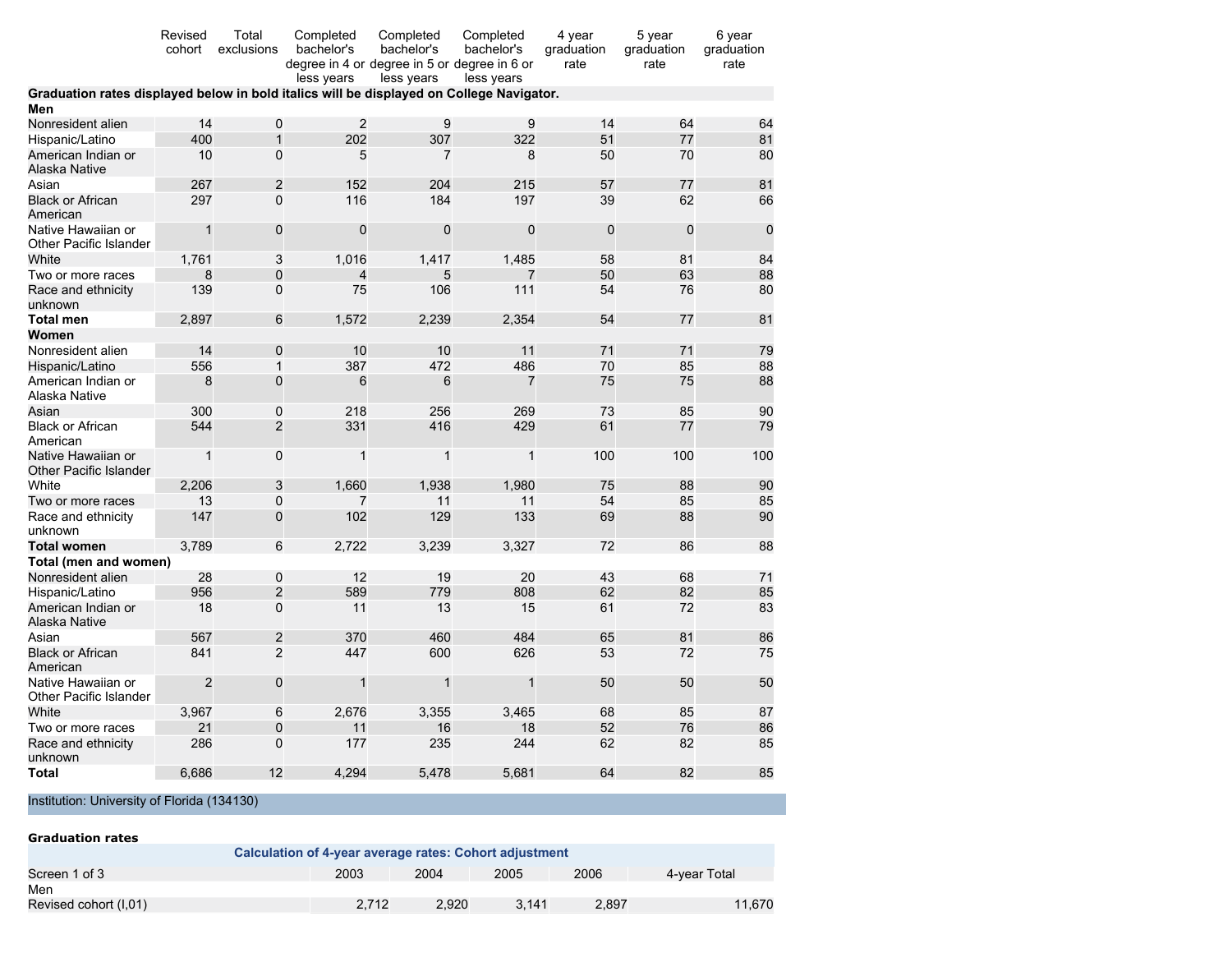| $\Omega$ |
|----------|
| 11,652   |
|          |
| 15,376   |
| 17       |
| $\Omega$ |
| 15,359   |
|          |
| 27,046   |
| 35       |
| $\Omega$ |
| 27,011   |
|          |

#### **Graduation rates**

| Calculation of 4-year average rates: Completers within 150% of normal time |       |       |       |          |              |
|----------------------------------------------------------------------------|-------|-------|-------|----------|--------------|
| Screen 2 of 3                                                              | 2003  | 2004  | 2005  | 2006     | 4-year Total |
| Men                                                                        |       |       |       |          |              |
| <2-yr completers (II, 11)                                                  |       |       |       | 0        |              |
| 2<4-yr completers (II,12)                                                  |       |       |       | $\Omega$ | 0            |
| Bachelor's completers (II,18)                                              | 2,159 | 2,380 | 2,547 | 2,354    | 9,440        |
| <2-yr completers (III, 11)                                                 |       |       |       | 0        |              |
| 2<4-yr completers (III, 12)                                                |       |       |       | 0        |              |
| Bachelor's completers (III, 18)                                            |       |       |       | $\Omega$ | $\Omega$     |
| Total completers within 150%                                               | 2,159 | 2,380 | 2,547 | 2,354    | 9,440        |
| Women                                                                      |       |       |       |          |              |
| <2-yr completers (II, 11)                                                  |       |       |       | 0        |              |
| 2<4-yr completers (II,12)                                                  |       |       |       | $\Omega$ |              |
| Bachelor's completers (II,18)                                              | 3,200 | 3,213 | 3,493 | 3,327    | 13,233       |
| <2-yr completers (III, 11)                                                 |       |       |       | 0        |              |
| 2<4-yr completers (III, 12)                                                |       |       |       | 0        |              |
| Bachelor's completers (III, 18)                                            |       |       |       | $\Omega$ |              |
| Total completers within 150%                                               | 3,200 | 3,213 | 3,493 | 3,327    | 13,233       |
| Total (men and women)                                                      |       |       |       |          |              |
| <2-yr completers (II, 11)                                                  |       |       |       | 0        | 0            |
| 2<4-yr completers (II,12)                                                  |       |       |       | $\Omega$ | $\Omega$     |
| Bachelor's completers (II,18)                                              | 5,359 | 5,593 | 6,040 | 5,681    | 22,673       |
| <2-yr completers (III,11)                                                  |       |       |       | 0        |              |
| 2<4-yr completers (III,12)                                                 |       |       |       | 0        | $\Omega$     |
| Bachelor's completers (III, 18)                                            |       |       |       | 0        | $\Omega$     |
| Total completers within 150%                                               | 5,359 | 5,593 | 6,040 | 5,681    | 22,673       |

Institution: University of Florida (134130)

#### **Graduation rates**

| Calculation of 4-year average rates: Transfer-out students and rate calculations |  |  |  |  |  |
|----------------------------------------------------------------------------------|--|--|--|--|--|
| 4-year Total                                                                     |  |  |  |  |  |
|                                                                                  |  |  |  |  |  |
| 453                                                                              |  |  |  |  |  |
| $\Omega$                                                                         |  |  |  |  |  |
| 453                                                                              |  |  |  |  |  |
|                                                                                  |  |  |  |  |  |
| 676                                                                              |  |  |  |  |  |
| $\mathbf 0$                                                                      |  |  |  |  |  |
| 676                                                                              |  |  |  |  |  |
|                                                                                  |  |  |  |  |  |